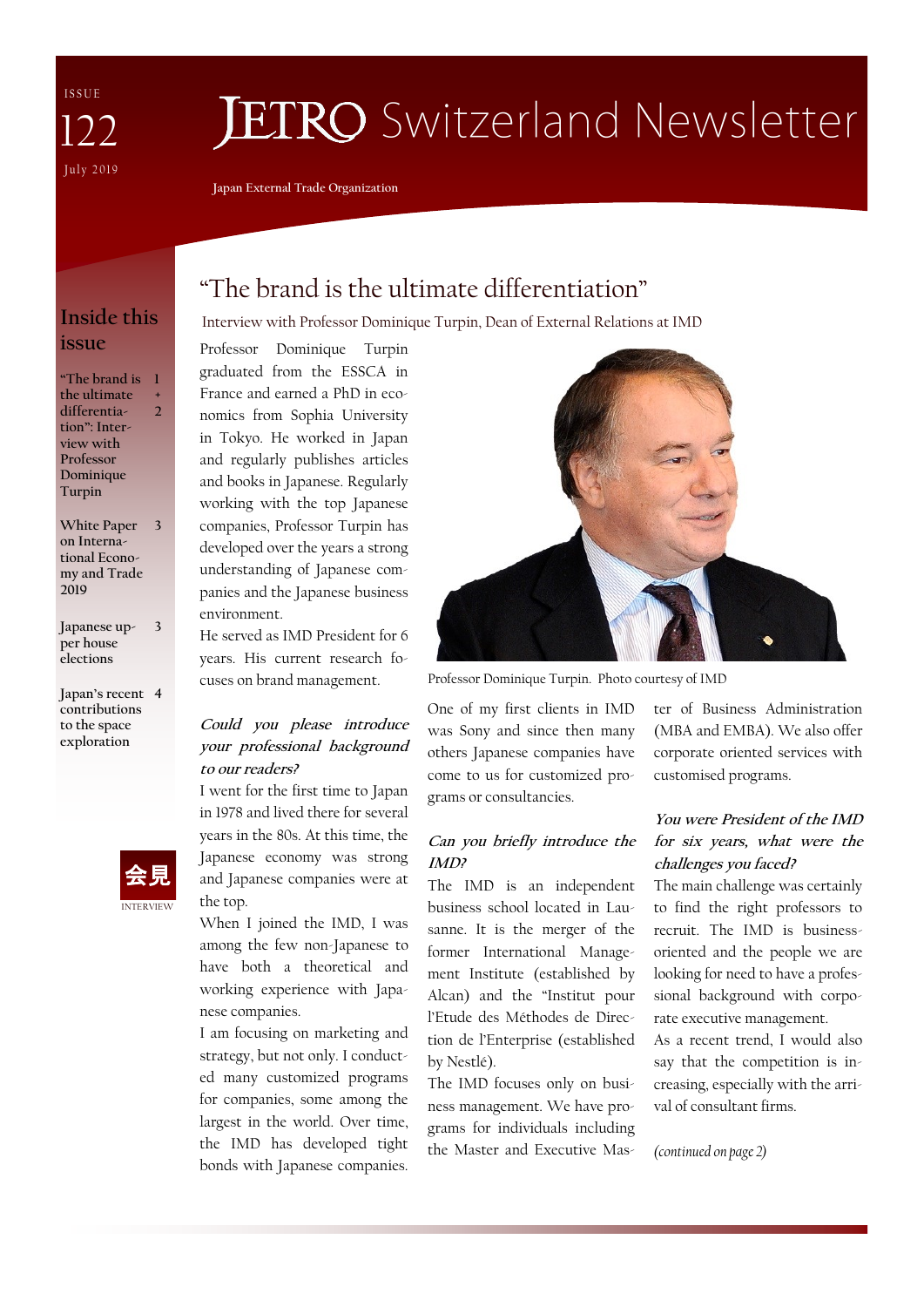## "The brand is the ultimate differentiation"

INTERVIEW 会見

Interview with Professor Dominique Turpin, Dean of External Relations at IMD

#### *(continued from page 1)*

#### **strengths and weaknesses of Japanese companies?**

To face this competition it is vital to remain customer-oriented by adapting our offer to the companies' needs. To achieve this goal we are providing shorter programs available online or developing what I call "edutainment". It is a subtitle balance to find allowing you to catch the attention of the audience in order to deliver the message in the most efficient way. Like exports-oriented industries, the high value of the Swiss franc is also a challenge for us because most of our customers and students come from abroad.

This said, I supposed we managed those challenges pretty well considering that the IMD has been ranked among the very best business school for the last years (8 years in a row as 1st or in top 3 depending on the category).

#### **Could tell us more about your long working experience in Japan and with Japanese companies?**

Japanese companies tend to focus on the Japanese market. They miss a global mindset. Among others, our task is to help them to develop this global vision and to implement it. Nobody knows a company better than its employees; this is why we do not tell them what they should do but rather challenge them in order for them to find the solution.

**In your opinion what are their** 

Japan has a long history and strong culture. Japanese companies know very well the needs and expectations of their domestic market in which most of them do the quasitotality of their business. This is great on many aspects since they are diligent, have a long-term orientation and provide high-quality products and services. A customer can expect a Japanese product or service to be excellent.

On the other hand, having so much in common is sometimes a handicap when Japanese companies want to develop their overseas business. This is why I strongly encourage them to develop their entrepreneur spirit and seek diversity in every possible way: gender, generation, nationality, etc.

A company usually follows the four same steps when they expand abroad: 1. export the product; 2. export the management; 3. localize the management by hiring local people; 4. no longer care about the nationality of your management. Most Japanese companies are still

on stage two or three and therefore might lack a global mindset. In the end what matters is who the best person for the job is.

#### **Why do companies seek for your expertise?**

One aspect of the IMD that companies appreciate is the fact that we are neutral and we do not have an ideology. We will not tell you this kind of management is better than another. We try to understand the need of the company and help them to find a suitable solution to achieve their goals.

I would add as well that we are not narrow specialists but rather generalists. Therefore we can fulfill the needs of customers coming from very different fields.

#### **As an expert in brand management, what are the latest trends in this field?**

The brand is the ultimate differentiation. Without a brand you are simply commodity providers. Without a brand you go for the cheapest. Today, people have plenty of choice for everything. So the question is: how can I bring the customer to choose my product?

A good brand results from longterm efforts. Ultimately, the brand is the result of all the good decisions you made.

One of the latest trends is the rising importance of the brand purpose. People do not only buy a product because of its good quality but also because of the company's positive image. For instance, social and environmental commitments are important for the consumers. Companies have to be aware of it; especially on nowadays with social media amplifying every decision good or bad.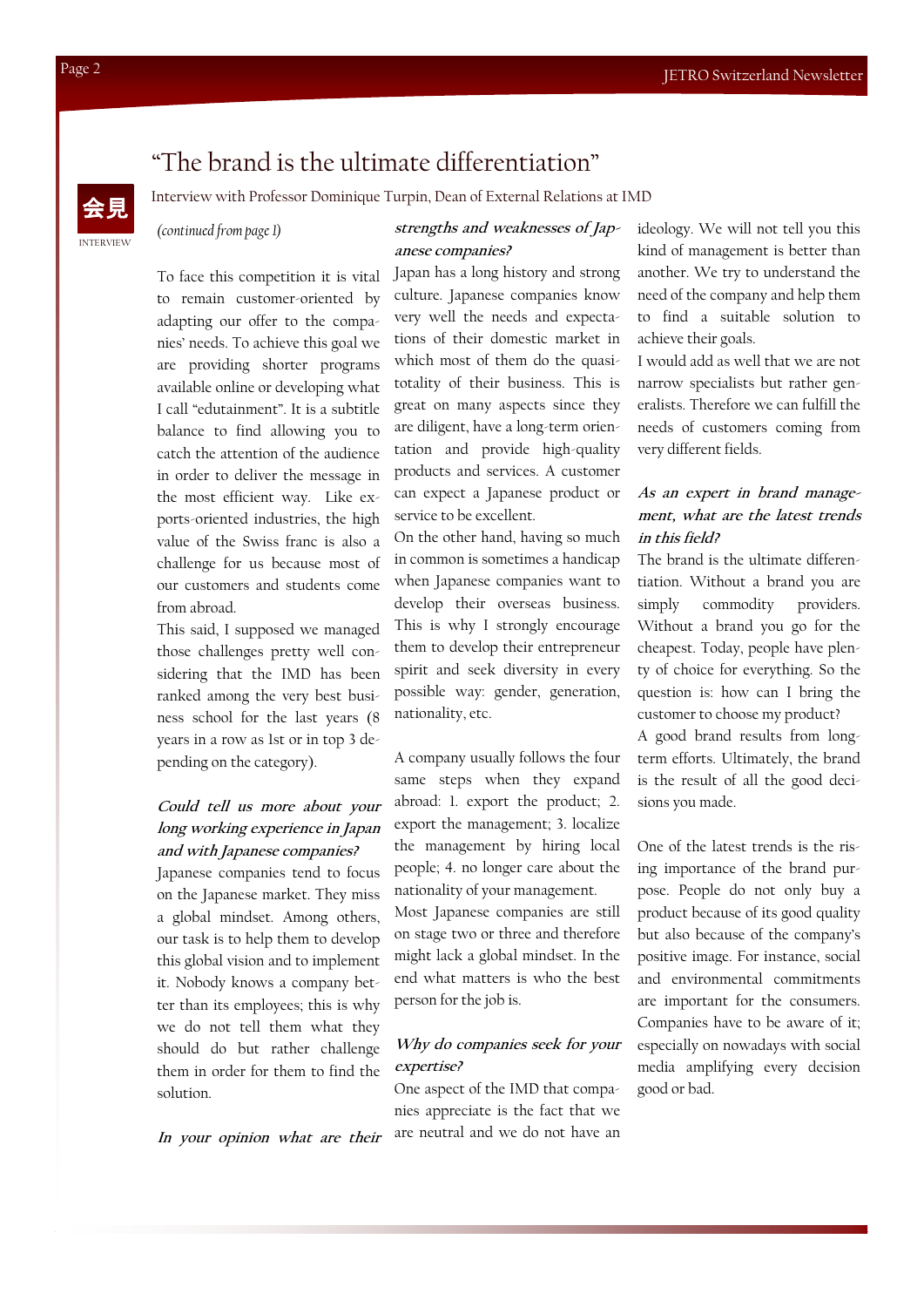## White Paper on International Economy and Trade 2019

The Japanese Ministry of Economy Trade and Industry (METI) published its annual White Paper on International Economy and Trade 2019. This year's edition highlights the dichotomy between global trade that has never been as interdependent as it is today and the rise of protectionism that affects the global value chains and threatens the multilateral trading system.

Regarding Japan specifically, the country's goods trade expanded in terms of both imports and exports. However, as the growth in the value of imports (9.7%), which was mainly due to a resource price rise, was higher than the growth in the value of exports (4.1%), Japan recorded a trade deficit for the first time in three years (since 2015). The main reason why the growth in exports was weak is presumably that exports of general and electrical machinery decreased in the sec-

ond half of the year because the semiconductor market was cyclically weak in a contraction phase and because the Chinese economy slowed down. Source: [METI](https://www.meti.go.jp/english/press/2019/pdf/0718_001a.pdf)



#### The ratio of newspaper articles related to "protectionism"



## Japanese upper house elections

Japan had elections on July 21st; 124 of the 245 seats of the House of Councillors were contested.

Members of the Japanese upper house are elected for six years but only half the seats are contested at once. The election for the other half will take place in three years.

The leading coalition of Prime Minister Abe (LDP in blue and KP in green) kept a strong majority in the upper house and has therefore secured his control of the two chambers of the Diet. Le Liberal Democratic Party remains by far the largest party in the upper house, with 113 of the 245 seats but suffered the loss of 12 seats compare to the pre-election situation. Prime Minister Abe said that Japanese voters have chosen stability

and he will go on with the scheduled economic reforms such as the increase of the VAT from 8 to 10%. Nevertheless, amending the constitution will be difficult, since it requires a two thirds "supermajority" in both chambers. The participation rate (48%) was historically low in comparison with previous elections.



TREND



House of Councillors as for 22 July 2019.

Parties are represented by size not by political orientation.

Full name of the parties on the chart from left to right:

Liberal Democratic Party; Constitutional Democratic Party; Komeito Party; Democratic Party for the People; Ishin; Japanese Communist Party; Social Democratic Party; Independents